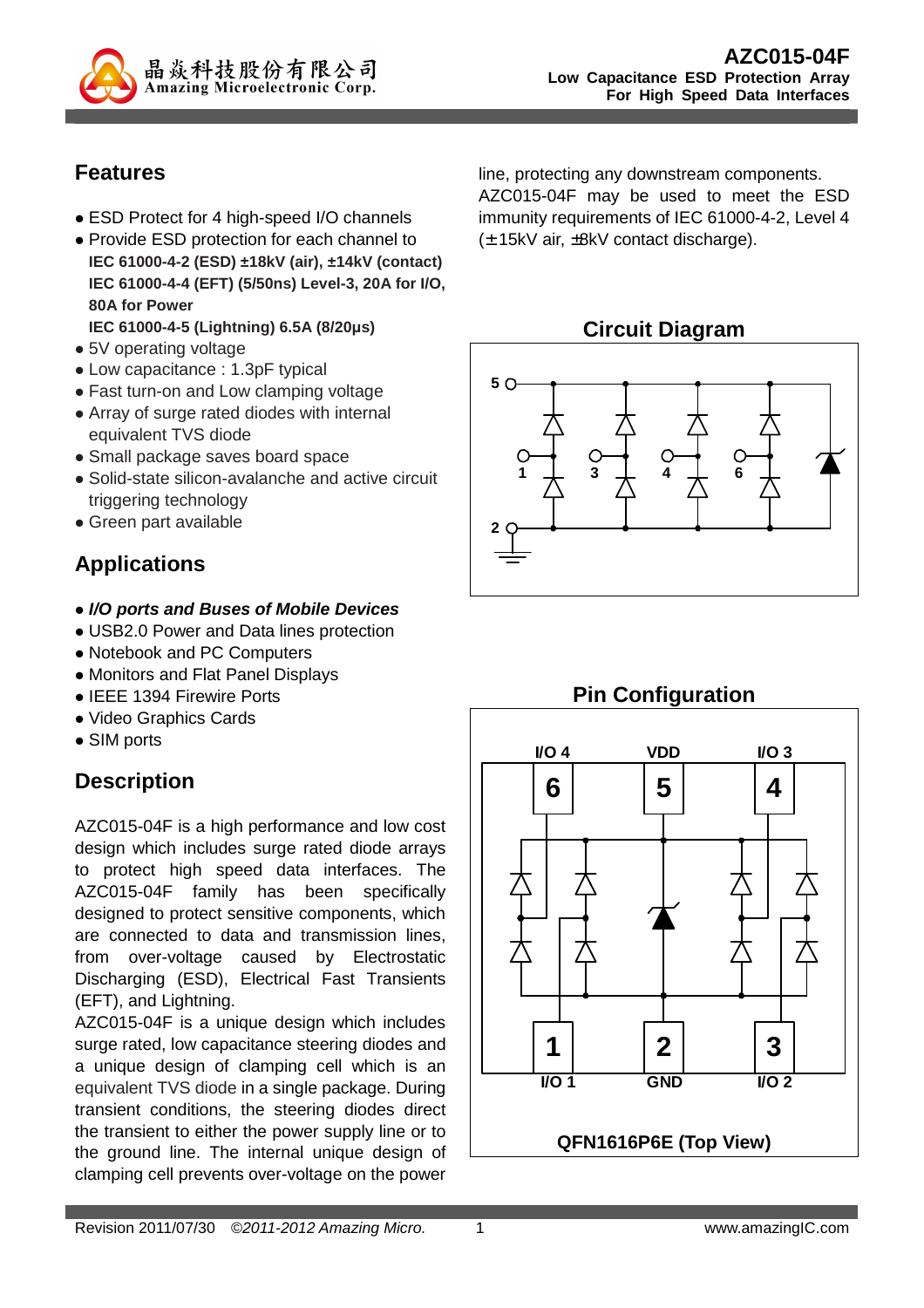

### **SPECIFICATIONS**

| <b>ABSOLUTE MAXIMUM RATINGS</b>                       |                                  |                                   |              |  |  |
|-------------------------------------------------------|----------------------------------|-----------------------------------|--------------|--|--|
| <b>PARAMETER</b>                                      | <b>PARAMETER</b>                 | <b>RATING</b>                     | <b>UNITS</b> |  |  |
| Peak Pulse Current (tp = $8/20\mu s$ ) @ 25 °C        | <b>I</b> pp                      | 6.5                               | A            |  |  |
| Operating Supply Voltage (VDD-GND)                    | $V_{DC}$                         | 6                                 |              |  |  |
| ESD per IEC 61000-4-2 (Air)(I/O to GND) @ 25 °C<br>21 |                                  |                                   | kV           |  |  |
| ESD per IEC 61000-4-2 (Contact) (I/O to GND) @ 25 °C  | $\rm V_{ESD\_I/O}$               | 14                                |              |  |  |
| ESD per IEC 61000-4-2 (Air)(I/O to GND) @ 85 °C       | 19                               | kV                                |              |  |  |
| ESD per IEC 61000-4-2 (Contact) (I/O to GND) @ 85 °C  | $V_{\mathsf{ESD}\_V\mathsf{O}}$  | 12                                |              |  |  |
| ESD per IEC 61000-4-2(Air)(VDD-GND) @ 85 °C           |                                  | 30                                | kV           |  |  |
| ESD per IEC 61000-4-2(Contact) (VDD-GND) @ 85 °C      | $V_{\mathsf{ESD}\_\mathsf{VDD}}$ | 24                                |              |  |  |
| <b>Lead Soldering Temperature</b>                     | ${\sf T}_{\sf SOL}$              | 260 (10 sec.)                     | $^{\circ}$ C |  |  |
| <b>Operating Temperature</b>                          | Тор                              | $-55$ to $+85$                    | $^{\circ}$ C |  |  |
| Storage Temperature                                   | ${\mathsf T}_{\text{STO}}$       | $-55$ to $+150$                   | $\rm ^{o}C$  |  |  |
| DC Voltage at any I/O pin                             | $V_{IO}$                         | $(SND - 0.5)$ to<br>$(VDD + 0.5)$ |              |  |  |
|                                                       |                                  |                                   |              |  |  |

| <b>ELECTRICAL CHARACTERISTICS</b>                   |                                  |                                                                                                                                  |            |                  |                  |                         |
|-----------------------------------------------------|----------------------------------|----------------------------------------------------------------------------------------------------------------------------------|------------|------------------|------------------|-------------------------|
| <b>PARAMETER</b>                                    | <b>SYMBOL</b>                    | <b>CONDITIONS</b>                                                                                                                | <b>MIN</b> | <b>TYP</b>       | <b>MAX</b>       | <b>UNITS</b>            |
| <b>Reverse Stand-Off</b><br>Voltage                 | <b>V</b> <sub>RWM</sub>          | Pin 5 to pin 2, $T=25$ °C                                                                                                        |            |                  | 5                | v                       |
| Reverse Leakage<br>Current                          | $I_{\text{Leak}}$                | $V_{RWM}$ = 5V, T=25 °C, Pin 5 to pin 2                                                                                          |            |                  | $\overline{5}$   | μA                      |
| <b>Channel Leakage</b><br>Current                   | $I_{CH\_Leak}$                   | $V_{\text{Pin }5}$ = 5V, $V_{\text{Pin }2}$ = 0V, T=25 °C,<br>$V_{CH} = 0 - 5V$                                                  |            |                  | 1                | μA                      |
| Reverse<br><b>Breakdown</b><br>Voltage              | $V_{BV}$                         | $I_{\text{BV}}$ = 1mA, T=25 $^{\circ}$ C<br>Pin 5 to Pin 2                                                                       | 6          |                  | $\overline{9}$   | $\overline{\mathsf{v}}$ |
| <b>Forward Voltage</b>                              | $V_F$                            | $I_F = 15mA$ , T=25 °C<br>Pin 2 to Pin 5                                                                                         |            | 0.8              | $\mathbf{1}$     | $\overline{\mathsf{v}}$ |
| <b>Clamping Voltage</b>                             | $V_{CL}$                         | $I_{PP} = 5A$ , tp=8/20 $\mu$ s, T=25 °C<br>Any Channel pin to Ground                                                            |            | 8.1              | 9                | V                       |
| <b>ESD Clamping</b><br>Voltage -I/O                 | $V_{clamp\_io}$                  | IEC 61000-4-2 +6kV, T=25 °C,<br>Contact mode, Any Channel pin to<br>Ground                                                       |            | 12.5             |                  | $\mathbf v$             |
| <b>ESD Clamping</b><br>Voltage-VDD                  | $V_{\text{clamp} \, \text{VDD}}$ | IEC 61000-4-2 +6kV, T=25 °C,<br>Contact mode, VDD pin to Ground                                                                  |            | 9                |                  | $\mathbf{V}$            |
| <b>ESD Dynamic</b><br>Turn-on<br>Resistance -I/O    | $R_{\text{dynamic\_io}}$         | IEC 61000-4-2 0~+6kV, T=25 °C,<br>Contact mode, Any Channel pin to<br>Ground                                                     |            | 0.35             |                  | $\Omega$                |
| <b>ESD Dynamic</b><br>Turn-on<br>Resistance-VDD     | $R_{\text{dynamic\_VDD}}$        | IEC 61000-4-2 0~+6kV, T=25 °C,<br>Contact mode, VDD pin to Ground                                                                |            | 0.2              |                  | Ω                       |
| <b>Channel Input</b><br>Capacitance                 | $C_{\text{IN}}$                  | $V_{pin5} = 5V$ , $V_{pin2} = 0V$ , $V_{IN} = 2.5V$ , f =<br>1MHz, $T=25$ °C, Any Channel pin<br>to Ground                       |            | $\overline{1.3}$ | $\overline{1.6}$ | pF                      |
| Channel to<br><b>Channel Input</b><br>Capacitance   | CCROSS                           | $V_{pin5} = 5V$ , $V_{pin2} = 0V$ , $V_{IN} = 2.5V$ , f =<br>1MHz, $T=25$ °C, Between<br>Channel pins                            |            | 0.12             | 0.14             | pF                      |
| Variation of<br><b>Channel Input</b><br>Capacitance | $\triangle C_{IN}$               | $V_{pin5} = 5V$ , $V_{pin2} = 0V$ , $V_{IN} = 2.5V$ , f =<br>1MHz, T=25 °C, Channel_x pin to<br>Ground - Channel_y pin to Ground |            | 0.05             | 0.07             | рF                      |

Revision 2011/07/30 ©2011-2012 Amazing Micro. 2 2 www.amazingIC.com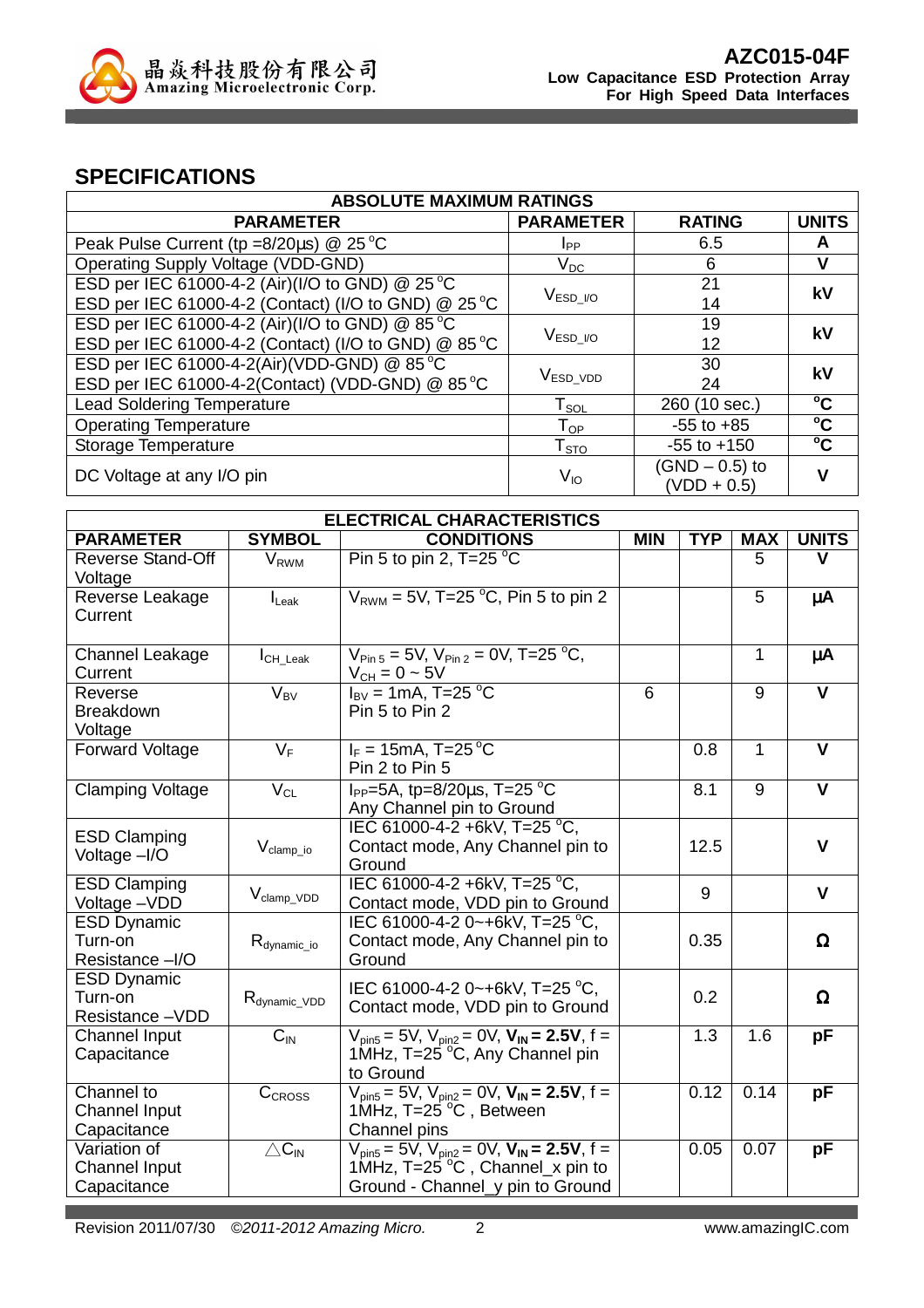

### **Typical Characteristics**



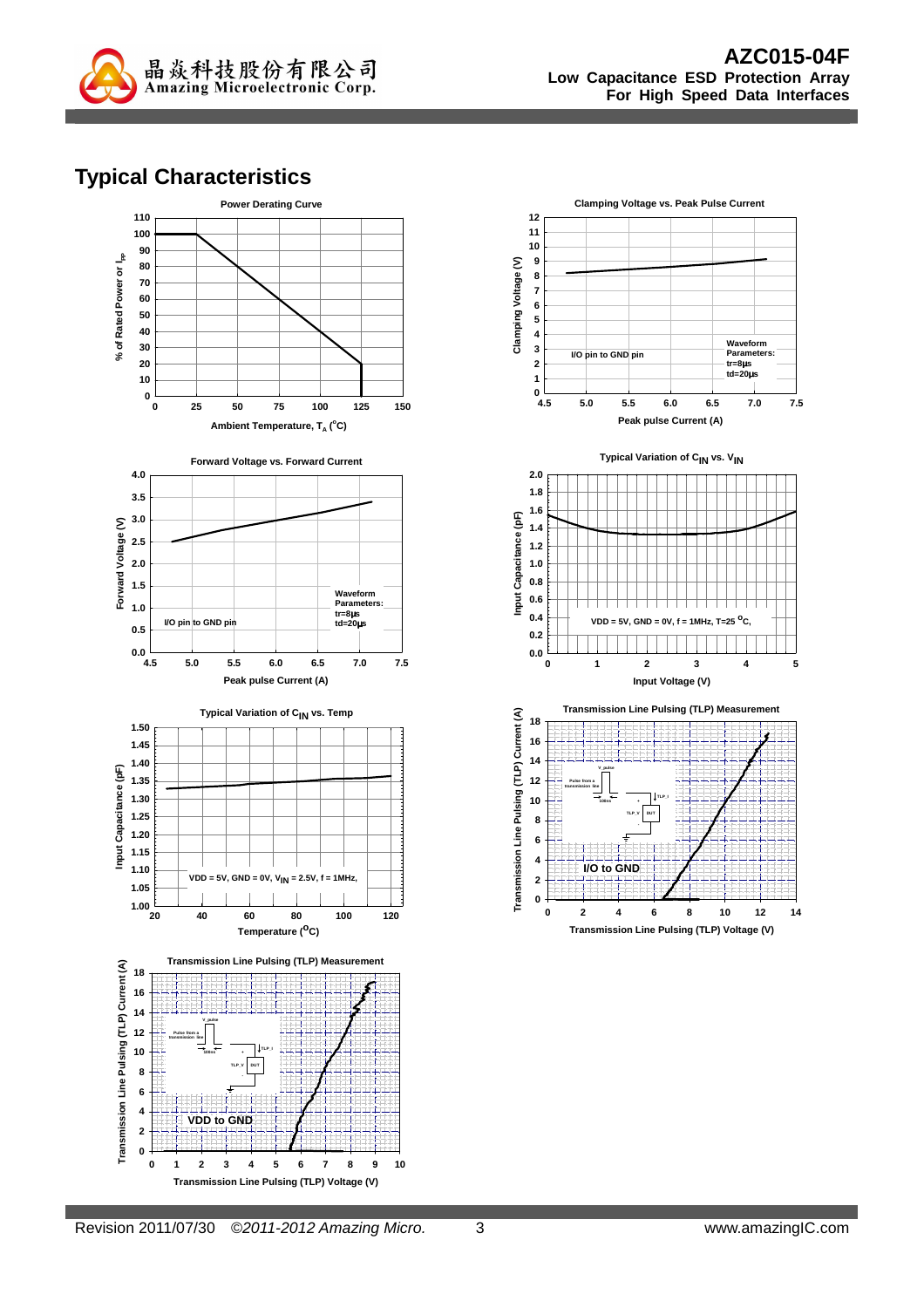

## **Applications Information**

### **A. Design Considerations**

The ESD protection scheme for system I/O connector is shown in the Fig. 1. In Fig. 1, the diodes D1 and D2 are general used to protect data line from ESD stress pulse. If the power-rail ESD clamping circuit is not placed between VDD and GND rails, the positive pulse ESD current  $(I<sub>ESD1</sub>)$  will pass through the ESD current path1. Thus, the ESD clamping voltage  $V_{CL}$  of data line can be described as follow:

 $V_{CL}$  = Fwd voltage drop of D1 + supply voltage of VDD rail +  $L_1 \times d(l_{ESD1})/dt + L_2 \times d(l_{ESD1})/dt$ 

Where  $L_1$  is the parasitic inductance of data line, and  $L_2$  is the parasitic inductance of VDD rail.

An ESD current pulse can rise from zero to its peak value in a very short time. As an example, a level 4 contact discharge per the IEC61000-4-2 standard results in a current pulse that rises from zero to 30A in 1ns. Here  $d(I_{ESD1})/dt$  can be approximated by  $\Delta I_{ESD1}/\Delta t$ , or 30/(1x10-9). So

just 10nH of total parasitic inductance  $(L_1$  and  $L_2$ combined) will lead to over 300V increment in  $V_{\text{CL}}$ ! Besides, the ESD pulse current which is directed into the VDD rail may potentially damage any components that are attached to that rail. Moreover, it is common for the forward voltage drop of discrete diodes to exceed the damage threshold of the protected IC. This is due to the relatively small junction area of typical discrete components. Of course, the discrete diode is also possible to be destroyed due to its power dissipation capability is exceeded.

The AZC015-04F has an integrated power-rail ESD clamped circuit between VDD and GND rails. It can successfully overcome previous disadvantages. During an ESD event, the positive ESD pulse current  $(I_{ESD2})$  will be directed through the integrated power-rail ESD clamped circuit to GND rail (ESD current path2). The clamping voltage  $V_{CL}$  on the data line is small and protected IC will not be damaged because power-rail ESD clamped circuit offer a low impedance path to discharge ESD pulse current.



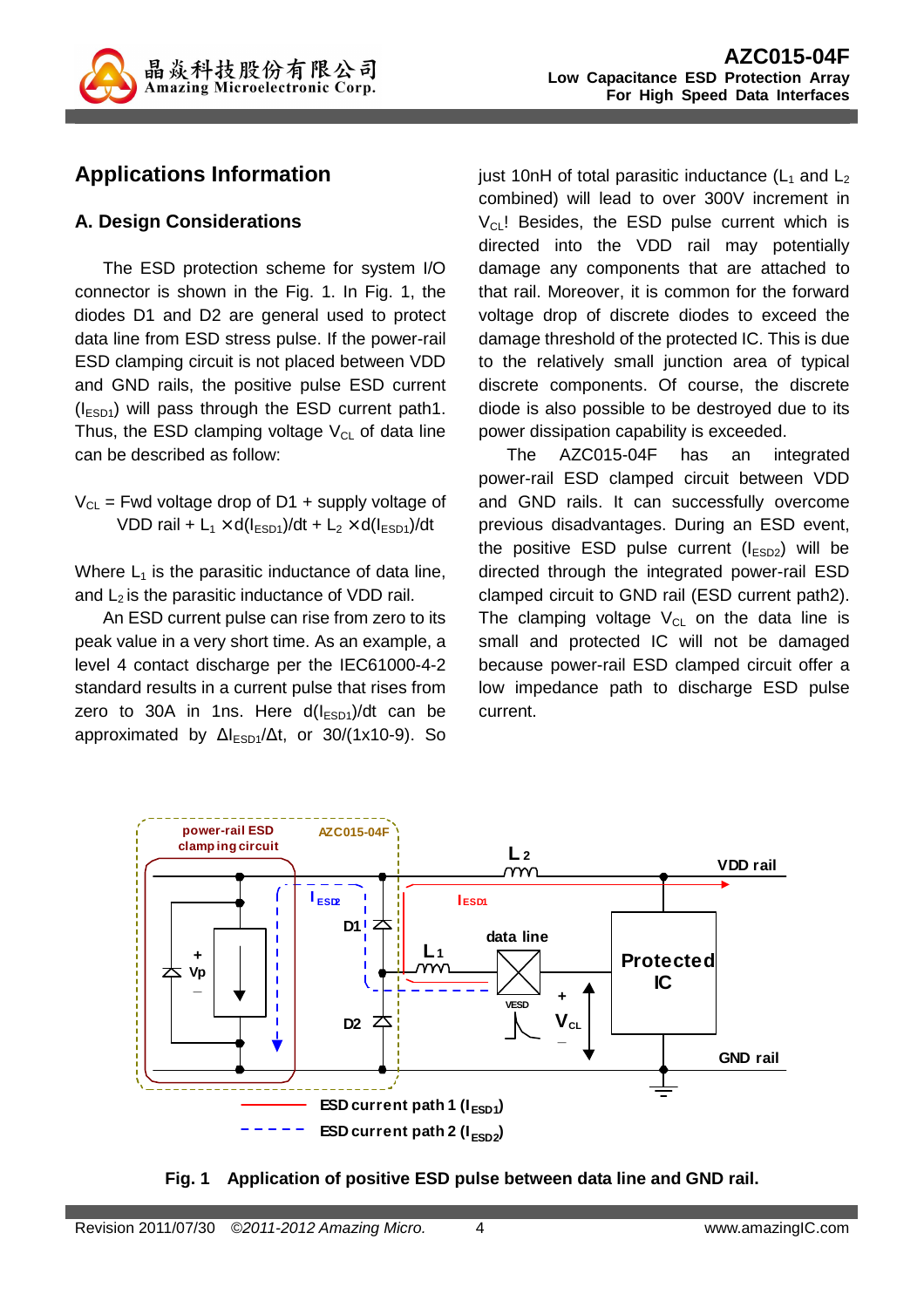

### **B. Device Connection**

The AZC015-04F is designed to protect four data lines and power rails from transient over-voltage (such as ESD stress pulse). The device connection of AZC015-04F is shown in the Fig. 2. In Fig. 2, the four protected data lines are connected to the ESD protection pins (pin1, pin3, pin4, and pin6) of AZC015-04F. The ground pin (pin2) of AZC015-04F is a negative reference pin. This pin should be directly connected to the GND rail of PCB (Printed Circuit Board). To get minimum parasitic inductance, the path length should keep as short as possible. In addition, the power pin (pin 5) of AZC015-04F is a positive reference pin. This pin should directly connect to the VDD rail of PCB. When pin 5 of AZC015-04F is connected to the VDD rail, the leakage current

of ESD protection pin of AZC015-04F becomes very small. Because the pin 5 of AZC015-04F is directly connected to VDD rail, the VDD rail also can be protected by the power-rail ESD clamped circuit (not shown) of AZC015-04F.

AZC015-04F can provide protection for 4 I/O signal lines simultaneously. If the number of I/O signal lines is less than 4, the unused I/O pins can be simply left as NC pins.

**In some cases, systems are not allowed to be reset or restart after the ESD stress directly applying at the I/O-port connector. Under this situation, in order to enhance the sustainable ESD Level, a 0.1**µ**F chip capacitor can be added between the VDD and GND rails. The place of this chip capacitor should be as close as possible to the AZC015-04F.** 



**Fig. 2 Data lines and power rails connection of AZC015-04F.**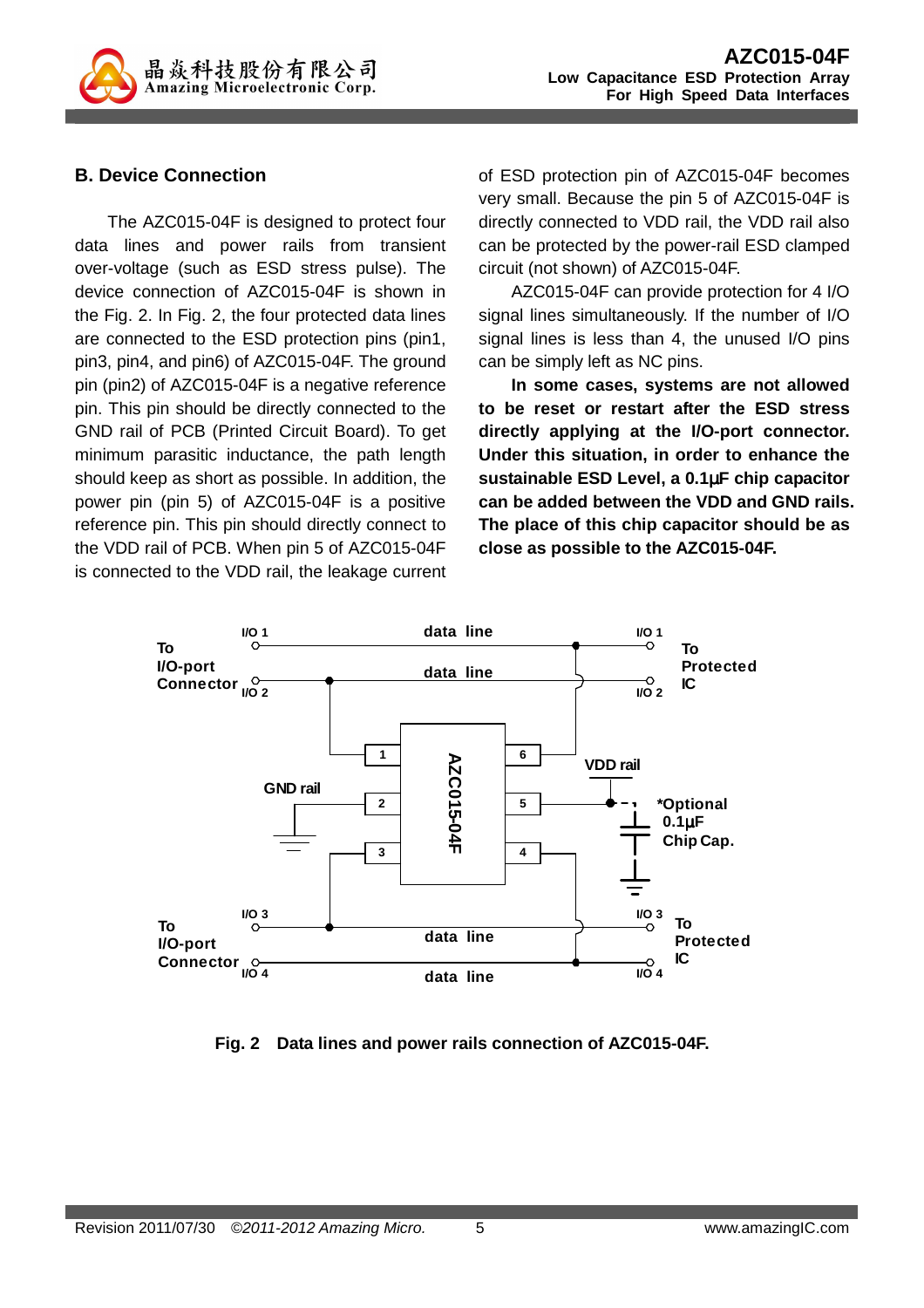

### **C. Applications**

#### **1. Universal Serial Bus (USB) ESD Protection**

The AZC015-04F can be used to protect the USB port on the monitors, computers, peripherals or portable systems. The ESD protection scheme for dual USB ports is shown in Fig. 3. In the Fig.3, each device will protect up two USB ports. The voltage bus  $(V_{\text{BUS}})$  of USB ports (port1 and port2) are connected to the power pin (pin 5) of AZC015-04F. Each data line (D+/D-) of USB port is connected to the ESD protection pin of AZC015-04F.

When ESD voltage pulse appears on the data line, the ESD pulse current will be conducted by AZC015-04F away from the USB controller chip. In addition, the ESD pulse current also can be conducted by AZC015-04F away from the USB controller chip when the ESD voltage pulse appears on the voltage bus  $(V_{\text{BUS}})$  of USB port. Therefore, the data lines (D+/D-) and voltage bus  $(V_{\text{BUS}})$  of two USB ports are complementally protected with an AZC015-04F.



**Fig. 3 ESD Protection scheme for dual USB ports by using AZC015-04F.**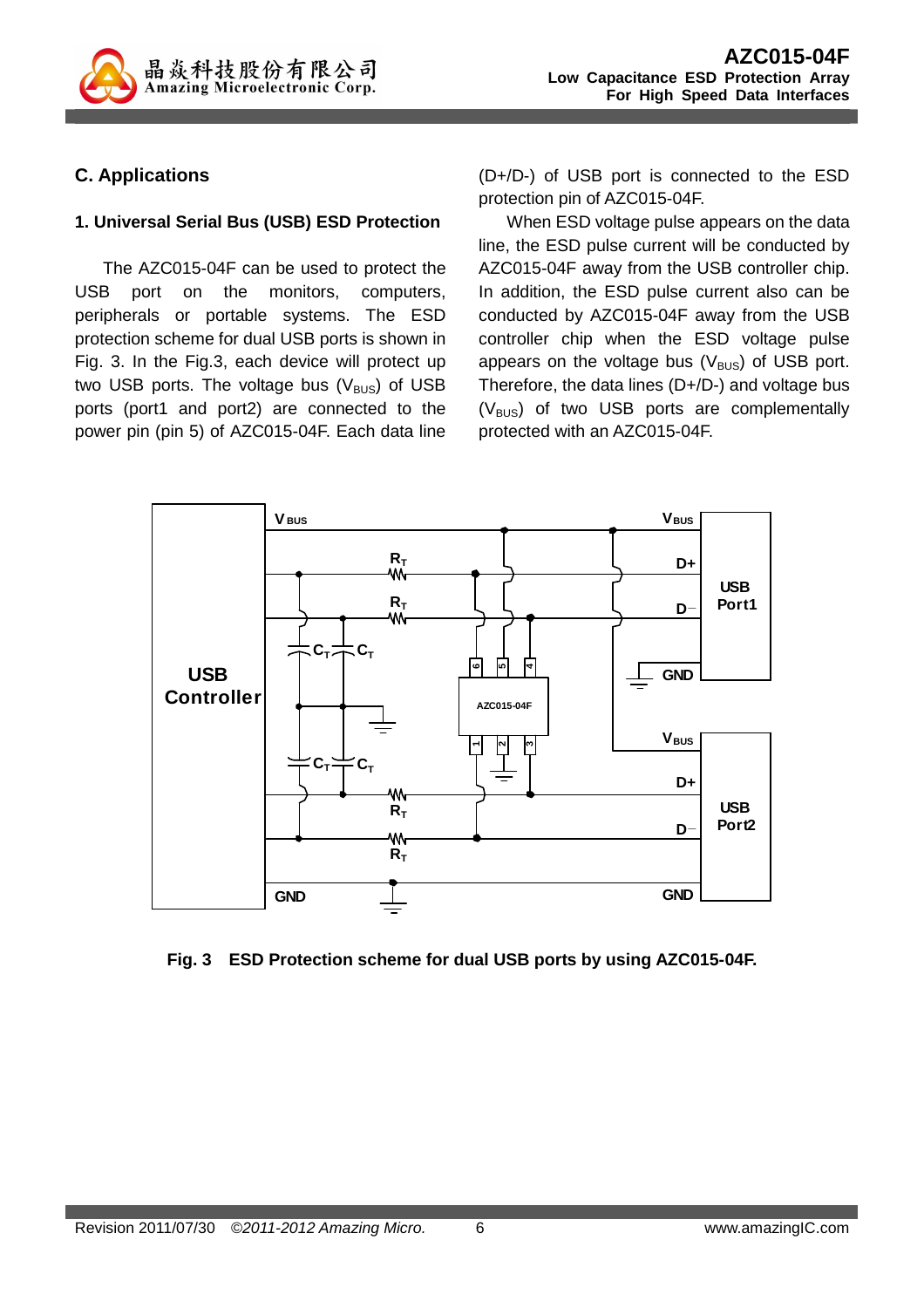

#### **2. Audio Interface ESD Protection**

For the audio interface, the Right/Left channel and TMC terminals should be protected from the ESD stress. The AZC015-04F can be used for the audio interface ESD protection. The ESD protection scheme for audio interface is shown in the Fig. 4. In the Fig. 4, the Right and Left channels of audio connector are connected to ESD protection pins (such as pin 1 and pin 6) of AZC015-04F. In addition, the TMC terminals of audio connector are also connected to ESD

protection pins (such as pin 3 and pin 4) of AZC015-04F. For the power pin (pin 5) of AZC015-04F, it should directly connect to the VDD power supply.

When ESD voltage pulse appears on the Right/Left channel or TMC terminals of audio connector, the ESD pulse current will be discharged by AZC015-04F. Therefore, the Right/Left channel and TMC terminals of audio chip are complementally protected with an AZC015-04F.



#### **Fig. 4 ESD Protection scheme for audio interface by using AZC015-04F.**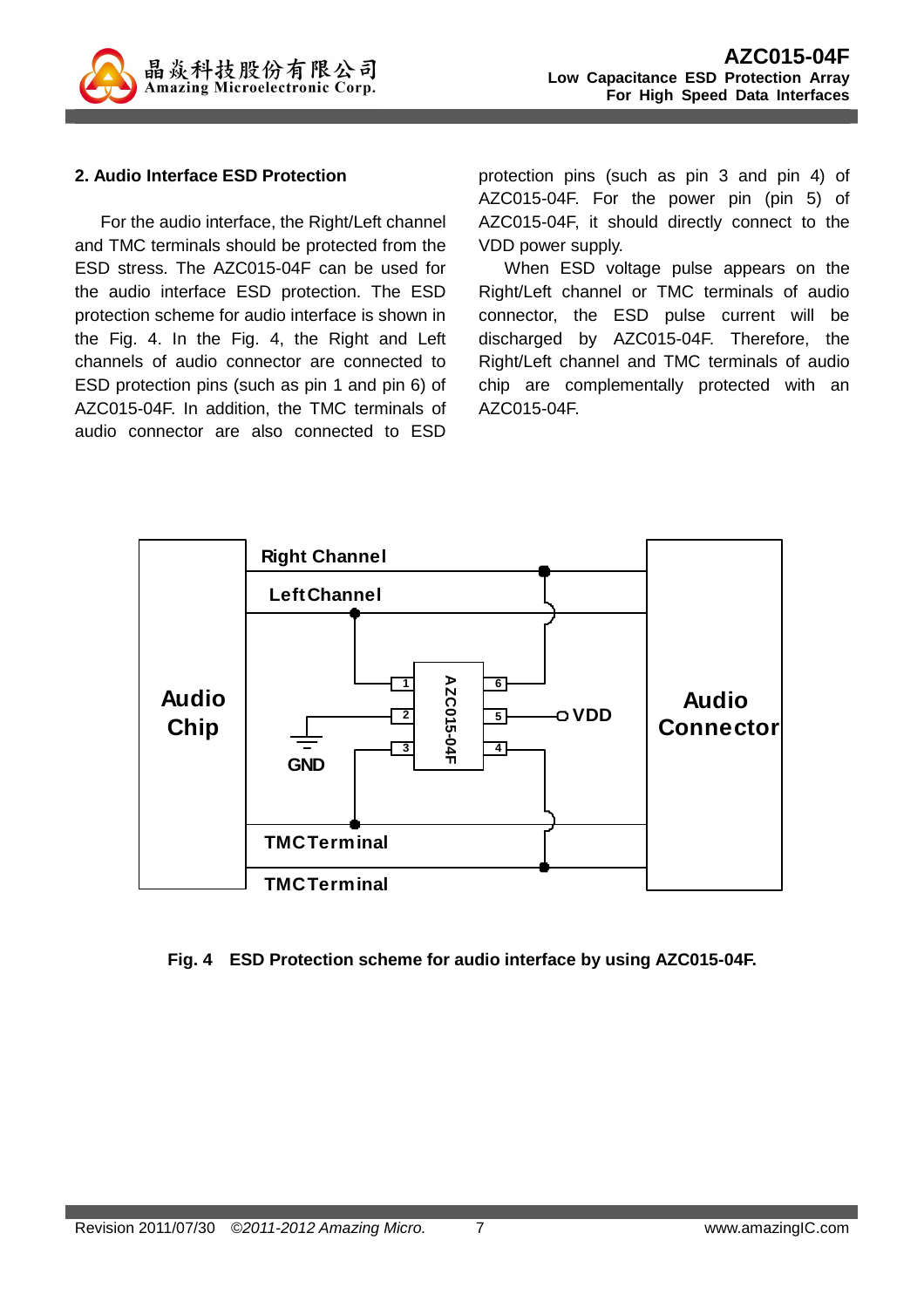

#### **3. Video (VGA) Interface ESD Protection**

For the video (VGA) interface, the exposed lines such as Red, Green, Blue, H-Sync, V-Sync, DDC CLK, and DDC DAT lines for plug and monitors should be protected from the ESD stress. The AZC015-04F also can be used for the video (VGA) interface ESD protection. The ESD protection scheme for video (VGA) interface is shown in the Fig. 5. In Fig. 5, each exposed line

of video interface should connect to the ESD protection pin of AZC015-04F. The power pin (pin 5) of AZC015-04F just directly connected to the VDD power supply.

When ESD voltage appears on the signal line, the ESD pulse current will be discharged by AZC015-04F. Therefore, all exposed lines of video interface are complementally protected with an AZC015-04F.



**Fig. 5 ESD Protection scheme for video (VGA) interface by using AZC015-04F.**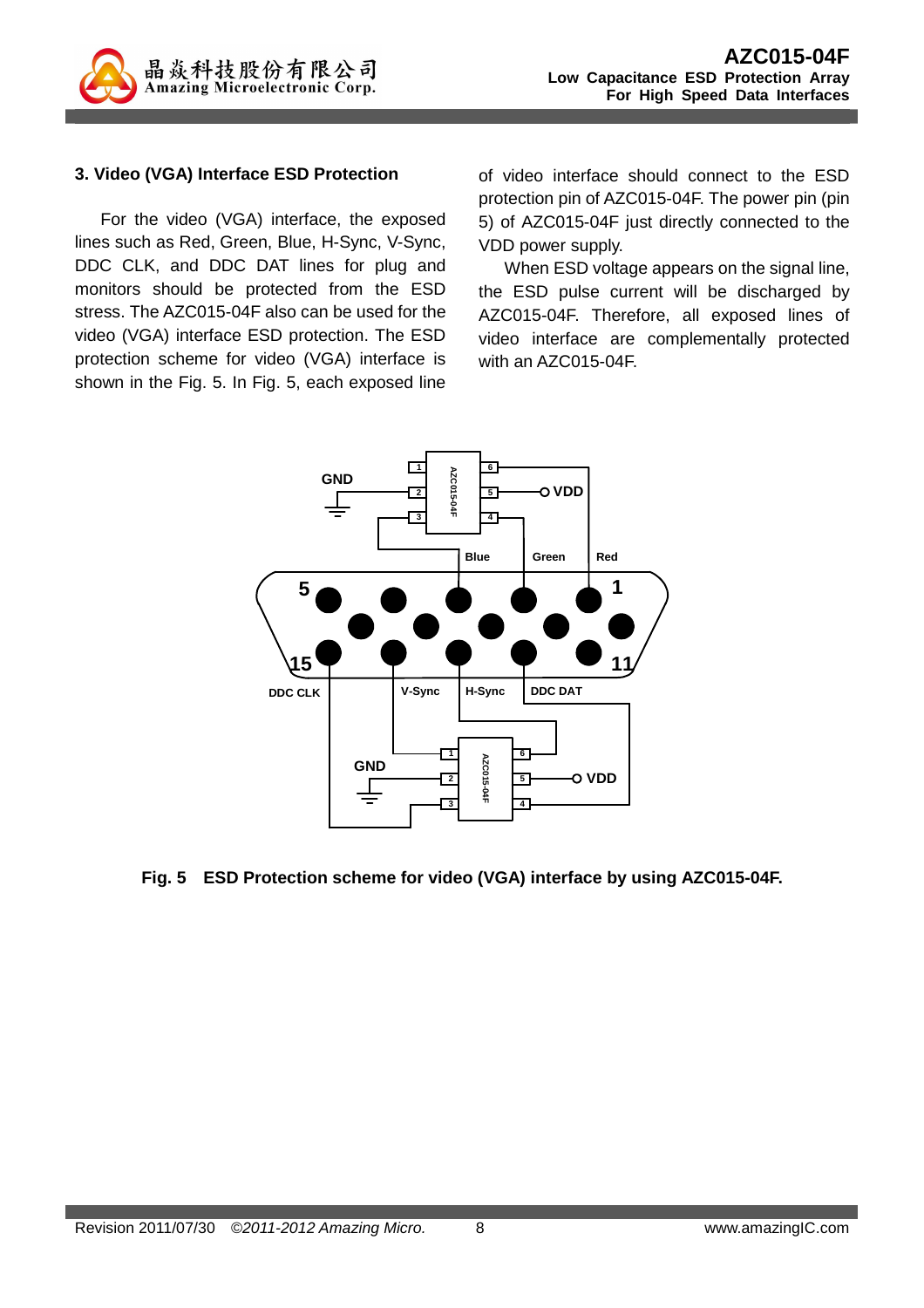

#### **4. SIM Port ESD Protection**

The AZC015-04F can be also used to protect the SIM port. The ESD protection scheme for a SIM port is shown in Fig. 6. In the Fig.6, the voltage bus (VCC) of SIM port is connected to the power pin (pin 5) of AZC015-04F. The ground bus (GND) of SIM port is connected to the ground pin (pin 2) of AZC015-04F. The other three signal lines, I/O, Clock, and Reset, are connected three ESD protection pins of AZC015-04F, respectively. The rest ESD protection pin of AZC015-04F is left to be floated.

When ESD voltage pulse appears on the one of the signal lines, the ESD pulse current will be conducted by AZC015-04F away from the controller chip. In addition, the ESD pulse current also can be conducted by AZC015-04F away from the controller chip when the ESD voltage pulse appears on the voltage bus (VCC) of SIM port. Therefore, the signal lines (I/O, Clock, and Reset) and voltage bus (VCC) of the SIM ports are all protected with an AZC015-04F.



**Fig. 6 ESD Protection scheme for SIM port by using AZC015-04F**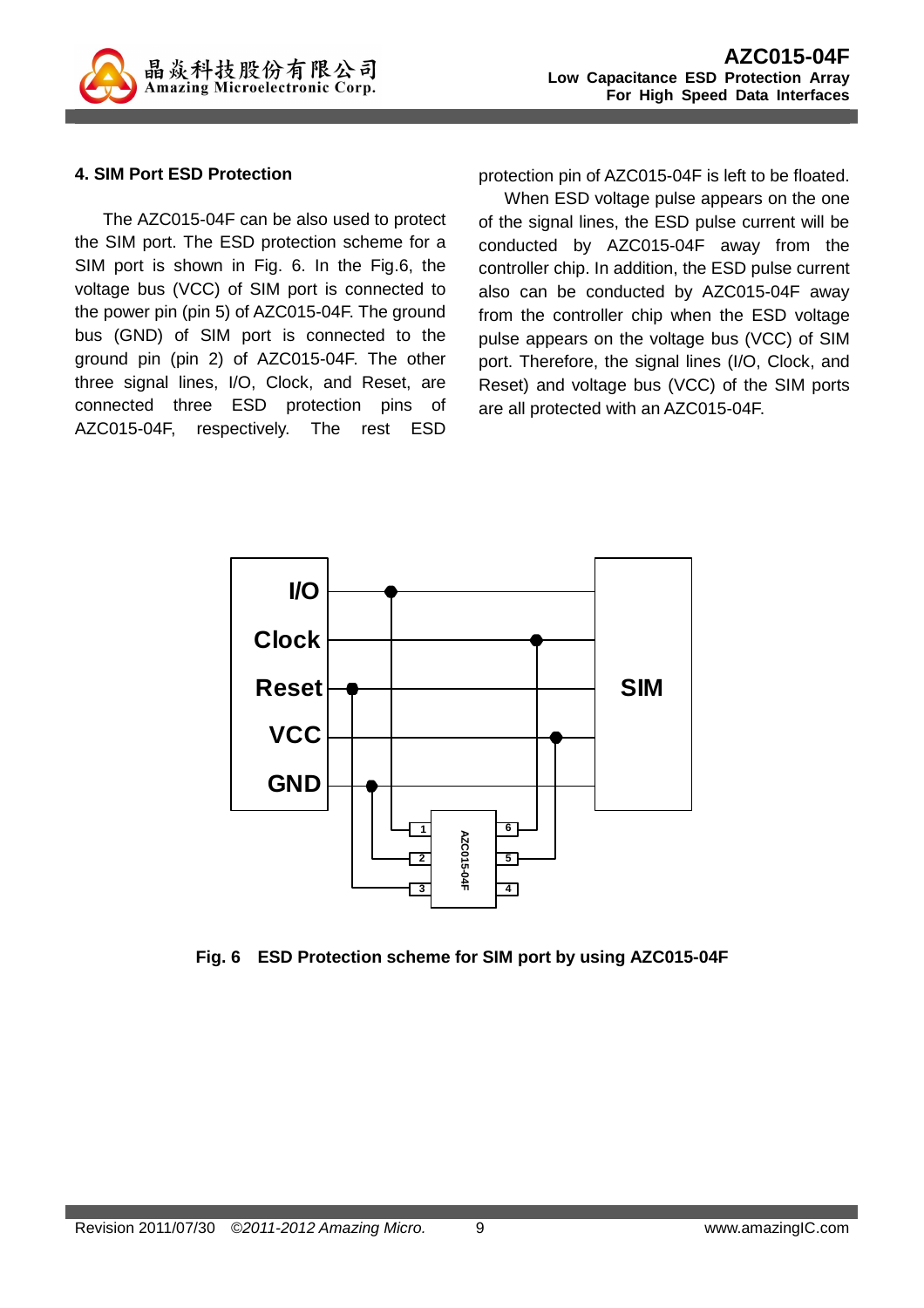

### **Mechanical Details**

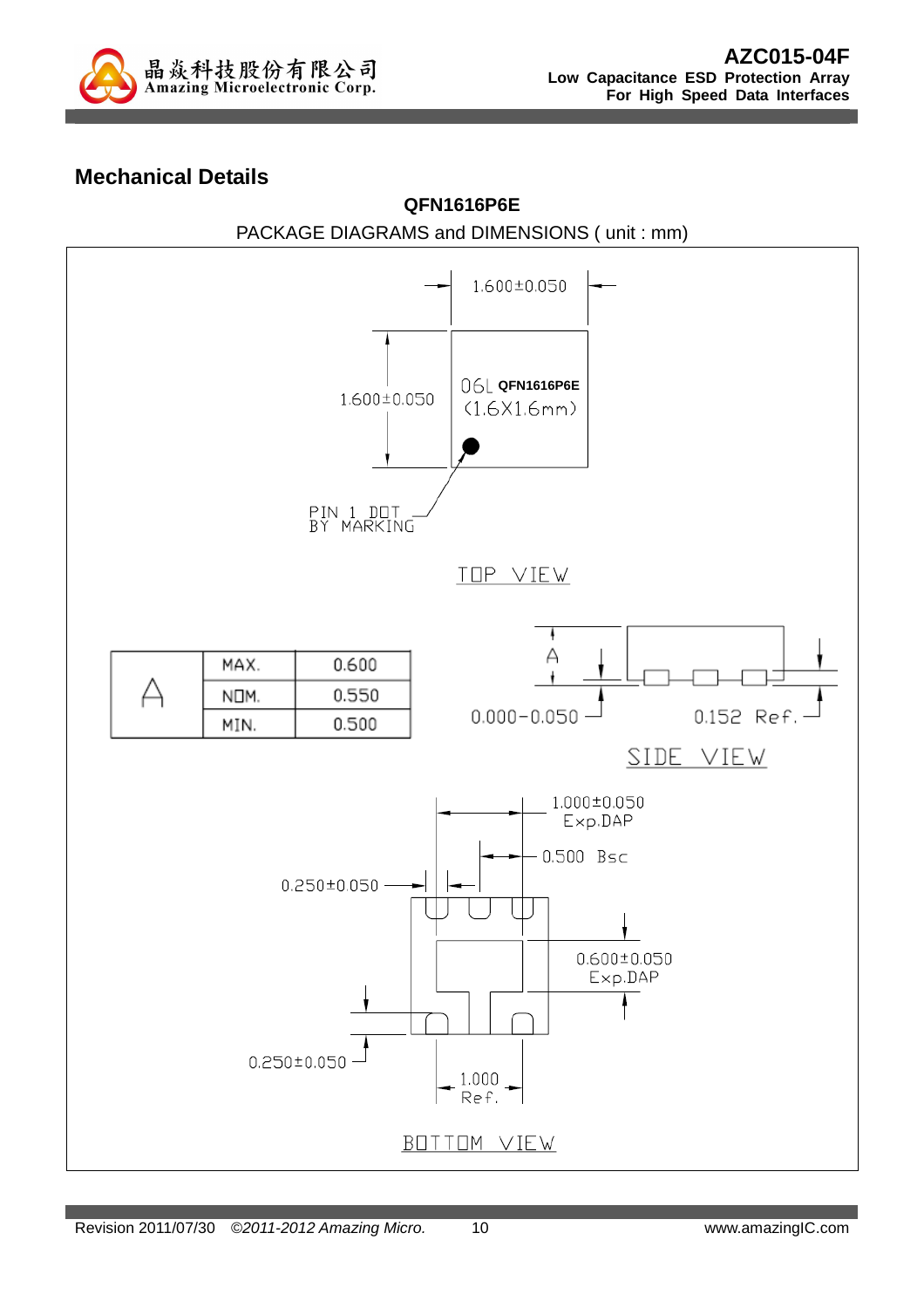

# **LAND LAYOUT**



Notes:

**This LAND LAYOUT is for reference purposes only.** Please consult your manufacturing partners to ensure your company's PCB design guidelines are met.

### **MARKING CODE**



| <b>Part Number</b>         | <b>Marking Code</b> |  |
|----------------------------|---------------------|--|
| AZC015-04F                 | 6Х                  |  |
| AZC015-04F<br>(Green part) | 4Х                  |  |

6 = Device Code  $X =$  Date Code

# **Ordering Information**

| _ _ _ _ _ _ _ _ _ _ _ _ _ _ _ _ _ _ |          |                    |           |                       |                     |
|-------------------------------------|----------|--------------------|-----------|-----------------------|---------------------|
| PN#                                 | Material | $T$ <sub>ype</sub> | Reel size | MOO/internal box      | MOO/carton          |
| AZC015-04F.R7G                      | sreen    | T/R                | inch      | 4 reel= $12,000/b$ ox | 6 box=72,000/carton |